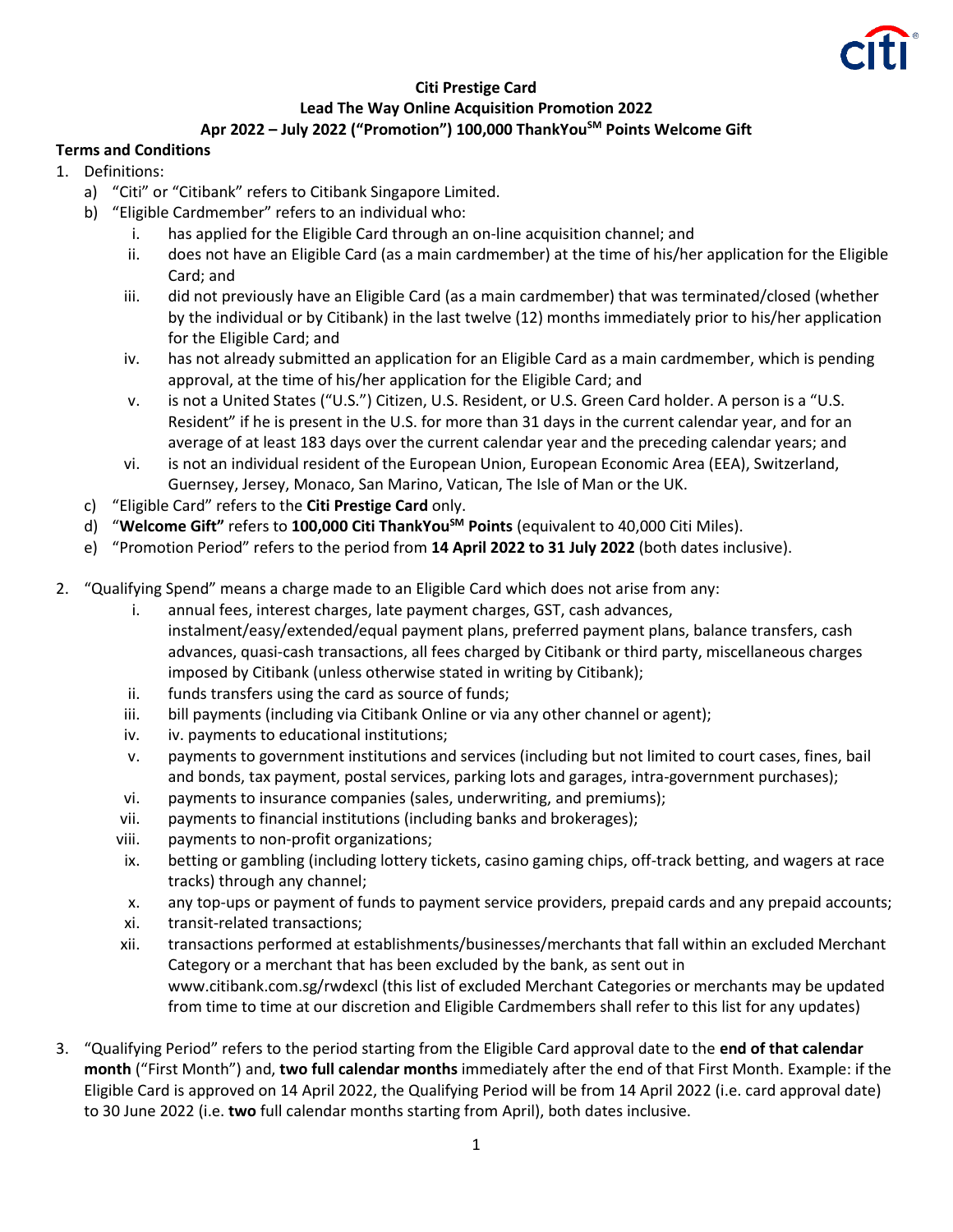

- 4. An Eligible Cardmember who meets all of the conditions below will qualify to receive **Welcome Gift** set out below:
	- a. applies for one (1) main Eligible Card within the Promotion Period via an online application (an online application is an application made via Citibank's online application platform or such other online platforms through which an application may be made); and
	- b. the application for the Eligible Card must be approved and successfully opened within 30 days from the date of application.
	- c. The Eligible Cardmember must meet at **least S\$800 Qualifying Spend** on his/her Eligible Card that he/she holds as main cardholder during the Qualifying Period.
	- d. Pays the **annual fee of S\$535 (inclusive of GST)** for Citi Prestige card during the Qualifying Period
- 5. The **Welcome Gift** will be credited to the Eligible Card **within three (3) calendar months** from the end of the Qualifying Period given that all the conditions in Clause (5) has been satisfied.
- 6. In the event that the Eligible Cardmember's Eligible Card is not activated, inactive, terminated or closed (whether by the individual or by Citibank) prior to the date of crediting the **Welcome Gift**, Citibank reserves the right to forfeit the **Welcome Gift**.
- 7. The **Welcome Gift** credited under this Promotion (i) cannot be used to offset against any minimum payment due and (ii) cannot be withdrawn from the Citi Credit Card account in cash.
- 8. An Eligible Cardmember whose Eligible Card is not in good standing or is otherwise closed/terminated and/or suspended (whether closed/terminated/suspended by the Eligible Cardmember or Citibank or for any reason whatsoever) at any time before the fulfilment of the **Welcome Gift** will not be entitled to receive the **Welcome Gift** on or after the date on which the Eligible Card is closed/suspended/terminated.
- 9. In the event that the Eligible Cardmember has accumulated the Qualifying Spend on his/her Eligible Card within the Qualifying Period, but has some of his/her transactions made during the Qualifying Period reversed/refunded/rejected, Citibank reserves the right to forfeit/clawback the **Welcome Gift**.
- 10. The Annual Fee of S\$535 for the Citi Prestige Card cannot be waived. The full and actual recommended retail price of the Welcome Gift (100,000 ThankYou<sup>SM</sup> points) will be charged to the Eligible Cardmember's account and payable by the Eligible Cardmember if his/her Citi Prestige Card account is closed (whether by the Eligible Cardmember or by Citibank and for any reason whatsoever), within 9 months from the date the Citi Prestige Card was issued.
- 11. The "spend date" of any Qualifying Spend will be determined by its transaction date based on Singapore Timing (UTC+08:00) and Citibank bears no liability for any late submission or transaction posting of any purchase by any merchant that might affect the Promotion.
- 12. Citibank reserves the right to terminate this Promotion at any time, and/or vary the terms and conditions governing this Promotion from time to time, without having to give any prior notice.
- 13. In the event of any inconsistency between these terms and conditions and any advertising, promotional, publicity and other materials relating to or in connection with the Promotion, these terms and conditions shall prevail.
- 14. Citibank's decision on all matters relating to this Promotion will be at its discretion and will be final and binding on all customers.
- 15. This Promotion is not valid with other ongoing acquisition Gifts or promotions unless otherwise stated.